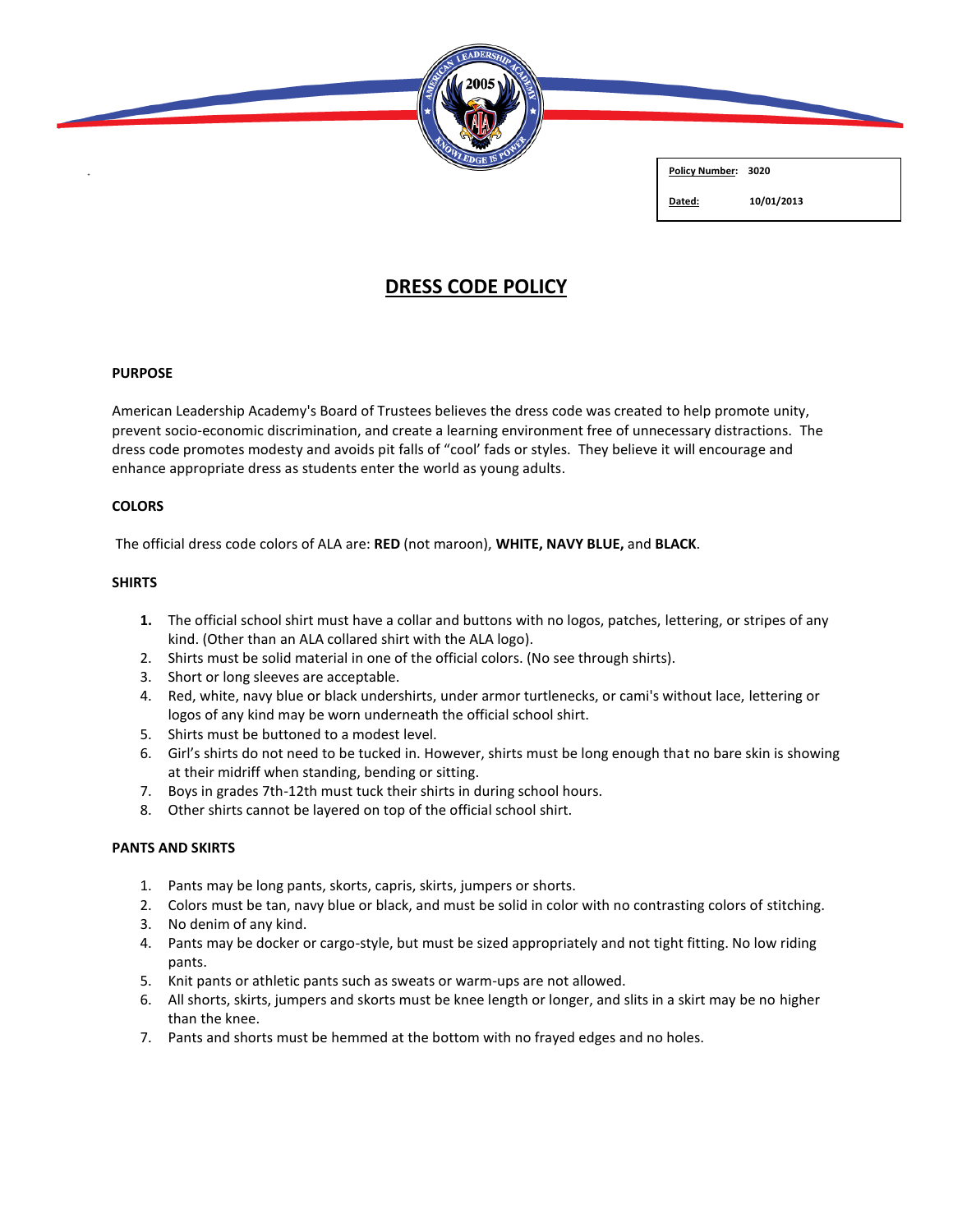## **ACCESSORIES**

- 1. For boys, belts must be worn and must be solid brown or black leather style without rivets or weaves. If girls choose to wear a belt they also must be solid brown or black.
- 2. Belt buckles must be small with no graphics or logos.
- 3. Ties and scarves that are solid or patterned in school colors may be worn. No graphics, logos or lettering are allowed.
- 4. Socks must be matching in color. Girls may wear smooth, opaque, or cable knit tights, but no fishnet stockings.
- 5. Shoes must be a matching pair and have an ankle/ heel strap. No soft sole style slippers. No shoes with flashing lights, wheels, electronics, or character logos.
- 6. Leggings in red, white, navy blue and black will be allowed under dress code appropriate skirts, jumpers or skorts. (They may not be worn as pants or shorts).
- 7. Hats, beanies, bandanas, distracting hair accessories, gloves or sun glasses may not be worn in class or within the building during school hours.
- 8. A minimum amount of jewelry is acceptable. Boys cannot wear earrings. No nose rings, tongue rings, place holders, or other facial or body piercing are allowed. Tattoos are not allowed, and existing ones must be covered at all times. Fake tattoos are not allowed. All jewelry, if worn must be appropriate for school and must not be a distraction.
- 9. Backpacks may not display skulls, drug/alcohol, or gang pictures or references.

## **JACKETS and HOODIES**

Only jackets, coats or hoodies that are solid red, white, navy blue or black are allowed to be worn in the classroom unless it is a school issued jacket or hoodie.

## **SWEATERS and VESTS**

Sweaters, cardigans, and vests may be worn. They must be solid in school colors red, white, navy blue or black without logos, lettering, graphics or stripes of any kind. An official school shirt must be worn underneath.

#### **BLAZERS**

Students may wear a solid black, red or navy blue blazer without logos.

## **THE FOLLOWING ADDITONAL GUIDELINES HAVE BEEN ESTABLISHED**

- 1. Students must adhere to the dress code during school hours, except under special circumstances, which will be determined by the School Director/Administrator.
- 2. Students are required to be in dress code attire (which includes activity uniforms) or athletic team practice attire during school hours and during any activity class.
- 3. Students must present a modest, clean and neat appearance at all times. All clothing must be clean, appropriately sized and correctly worn. Clothing must be worn right-side out. No torn or ripped clothing is permitted.
- 4. Hair must be kept neat, groomed and clean cut. No trendy, extreme hair styles or unnatural looking hair colors. Boy's hair must be cut above the top of the shirt collar with bangs no longer than their eyes and off the ears. Students are not allowed to shave any symbol or design in their hair. Boys must be clean shaven. Hair styles must be appropriate for school. This is determined by the Administration.
- 5. Boys are not allowed to wear makeup. Make-up must be appropriate for school. This is determined by the Administration.
- 6. Student dress code will be worn during field trips.
- *7. ANY DRESS CODE ITEMS NOT SPECIFICALLY COVERED ABOVE ARE NOT ALLOWED.*